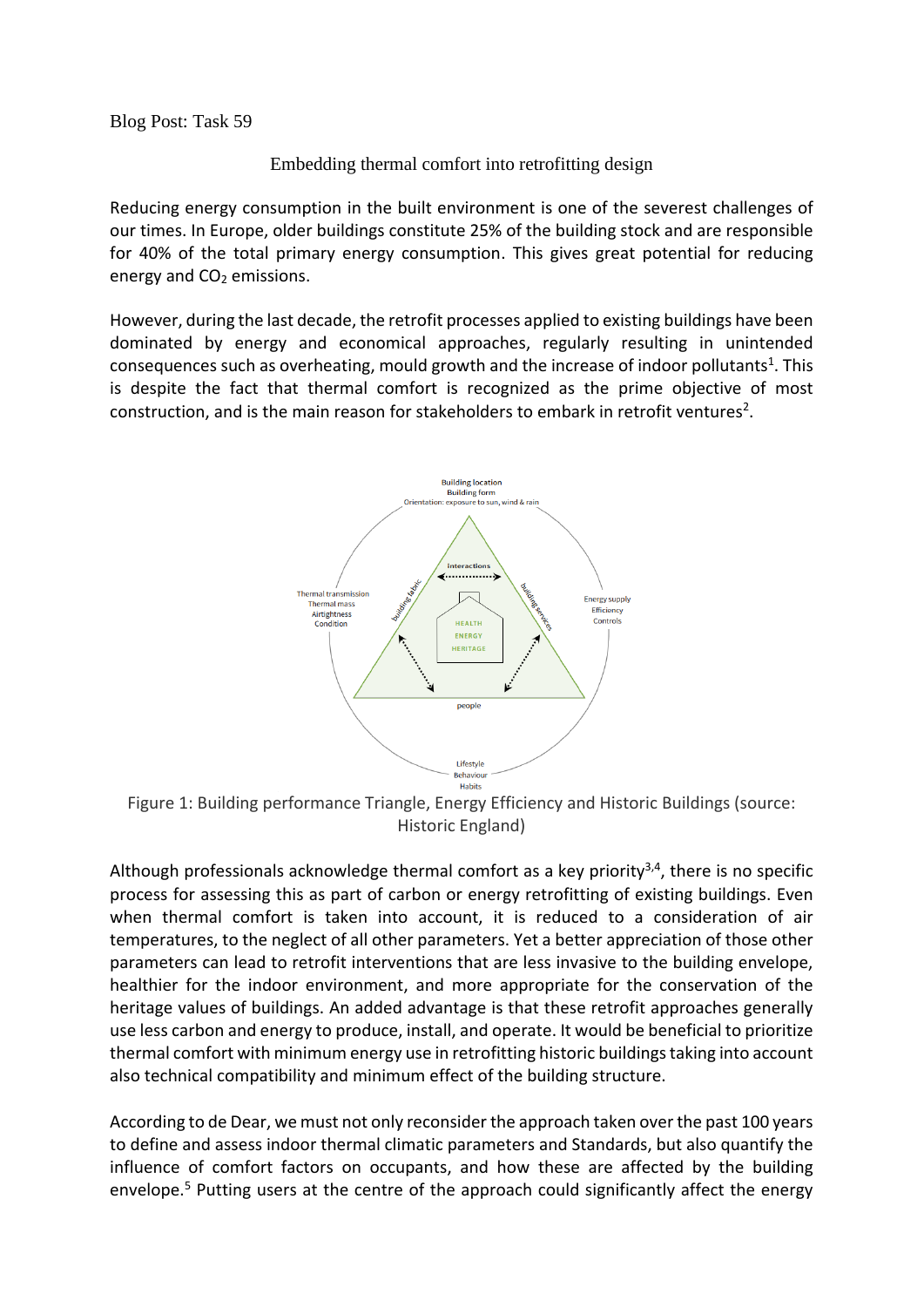outcome of a retrofit intervention. Thermal comfort should provide a compass in the design of the retrofit process.

My research project at the UCL Institute of Environmental Design and Engineering and Historic England is focusing on this topic. I am aiming to find ways to use thermal comfort meaningfully, by defining which criteria practitioners should employ to incorporate it as a design factor. How should we assess the things materially affecting thermal comfort, and investigate the conditions under which people feel comfortable or uncomfortable?



Figure 2: Physical Factors affecting thermal comfort, Energy Efficiency and Historic Buildings, Historic England

At the moment, it is almost universally accepted that for any indoor space to be comfortable and useable, the air temperature must be controlled. And yet, as we know, a controlled indoor temperature does not guarantee thermal comfort<sup>7</sup>. We need to move away from comfort as a range of temperatures, and see it for what it is: the complex interaction of environmental, behavioural, psychological and social factors<sup>6</sup>. Clothing factor is one parameter that has been researched and integrated into comfort standards, but other overlooked factors such as body heat loss through radiation and user behaviour, may be still more important. There is also room for more research on how different situations constrain occupant behaviour, and the effect that group behaviour has on the individual (noting that "comfortable conditions" is a social notion that reflects current values, and changes over time<sup>8</sup>).

References:

- 1. Matthew Collins & Seraphim Dempsey (2019) Residential energy efficiency retrofits: potential unintended consequences, Journal of Environmental Planning and Management, 62:12, 2010-2025, DOI: [10.1080/09640568.2018.1509788](https://doi.org/10.1080/09640568.2018.1509788)
- 2. Warmer Bath: A Guide to Improving the Energy Efficiency of Traditional Homes in the City of Bath.
- 3. EN 16883:2017 Conservation of Cultural Heritage Guidelines for improving the energy performance of historic buildings
- 4. Akkurt GG, Aste N, Borderon J, Buda A, Calzolari M, Chung D, et al. Dynamic thermal and hygrometric simulation of historical buildings: Critical factors and possible solutions. Renew